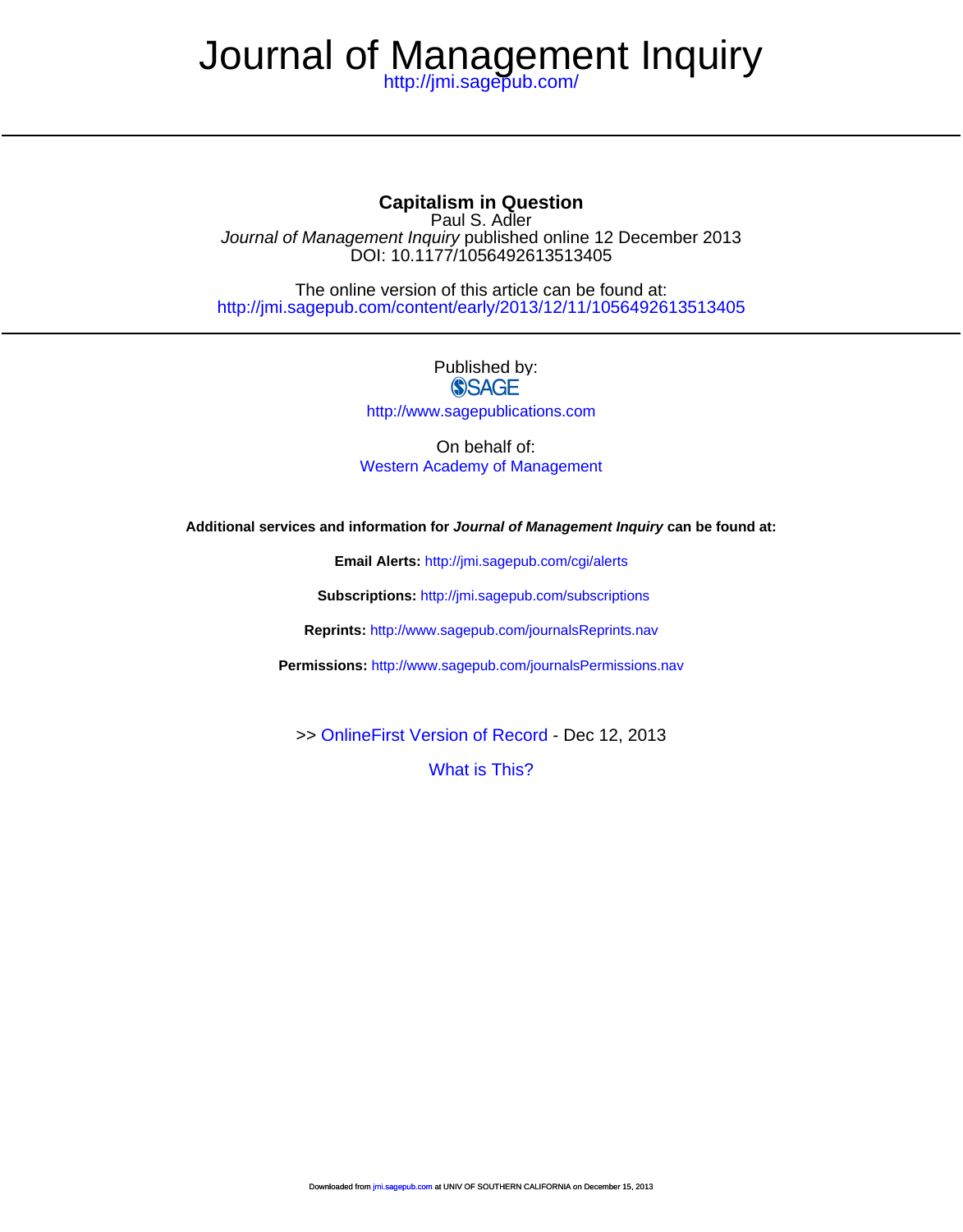# **Capitalism in Question**

### Paul S. Adler<sup>1</sup>

#### **Abstract**

Journal of Management Inquiry  $XX(X)$  1–4 © The Author(s) 2013 Reprints and permissions: sagepub.com/journalsPermissions.nav DOI: 10.1177/1056492613513405 jmi.sagepub.com



Paul Adler was Program Chair for the 2013 meeting of the Academy of Management in Orlando, Florida, in August. In this capacity, he organized the "All-Academy Theme" component of the meeting program, helped by a committee of Tom Kochan (MIT), Jerry Davis (U. Michigan), Carrie Leana (U. Pittsburgh), and Stella Nkomo (U. Pretoria). The theme was "Capitalism in Question." The essay below is an edited version of Paul's presentation of the theme at the Presidential breakfast session, August 11, 2013. He argues that recurrent economic and financial crises and the emergence of protest movements around the world should encourage us as management scholars to consider more carefully the broader "political–economic" context of business and management—how organizational behavior, structure, and strategy differ across societies characterized by different political–economic structures, whether variants of capitalism or alternatives to it.

#### **Keywords**

capitalism, regulation, socialism political-economic systems

Each year we give our Academy of Management meeting a focal "theme," and our recent meetings have devoted a day of the program to the chosen theme. The theme creates a common reference point for our heterogeneous community of scholars, helping create some common ground for spontaneous discussion. It also serves as a prompt to reflect on some important topic. Looking back over the themes of previous meetings, I see two main types. Some are important because they could be fruitful areas of research, but risk being overlooked due to our current division of intellectual labor. Other are important because they impose themselves on us because of changes in the world around us.

This year's theme—"Capitalism in question"—was the second kind. Capitalism is indeed in question in the minds of many people around the world. That it is in question is hardly surprisingly, given the repeated financial crises that have shaken the global economy; the prolonged economic recession/depression and austerity in many regions; growing inequality and the persistent frustration of people's economic aspirations; the mounting environmental crises facing the planet; and given too, the proliferating protest movements responding to all these problems and threats. Of the many factors contributing to these phenomena, the theme focused our attention on the role of the basic political–economic structures of our several societies. It was—and remains—a *timely* theme. And it was also an *appropriate* theme, because the meeting took place at Disney World in Orlando, Florida, which stands as an extraordinary monument to both the wonderful and worrisome aspects of capitalism's impact on culture, work, city planning, and children's dreams.

But this was a somewhat *different* theme from most of those preceding it, because it drew our attention away from

management itself and toward the broader context within which management theory and practice takes place. Although some of our colleagues have worked on these context issues for many years, many management scholars might find it challenging to broaden their field of view so dramatically. But it is a challenge my committee and I wanted to put to our colleagues. After all, big changes in the broader context inevitably prompt reflections on what we study and teach, and such changes sometimes demand that we familiarize ourselves with new domains of scholarship. Just as the advances in neuroscience push us to learn more about brain physiology's role in organizational behavior, so the proliferating challenges in and to capitalism push us to learn more about political economy as a factor shaping behavior in and of organizations. Although we have a sizable body of management research on the impact of *national culture* on workplace interactions, on management systems and processes, and on organization structures and strategies, the 2013 theme prompted us to consider the way these phenomena also differ across different *political–economic systems*.

If capitalism is in question, the first question is surely: What are the distinctive features of capitalism as a political– economic system? There are different ways of answering this question, but our working hypothesis was that we can start

University of Southern California, Los Angeles, USA

#### **Corresponding Author:**

Paul S. Adler, Department of Management and Organization, Marshall School of Business, University of Southern California, Hoffman Hall 716, Los Angeles, CA 90089-0808, USA. [Email:](http://jmi.sagepub.com/) [padler@marshall.usc.edu](mailto:padler@marshall.usc.edu)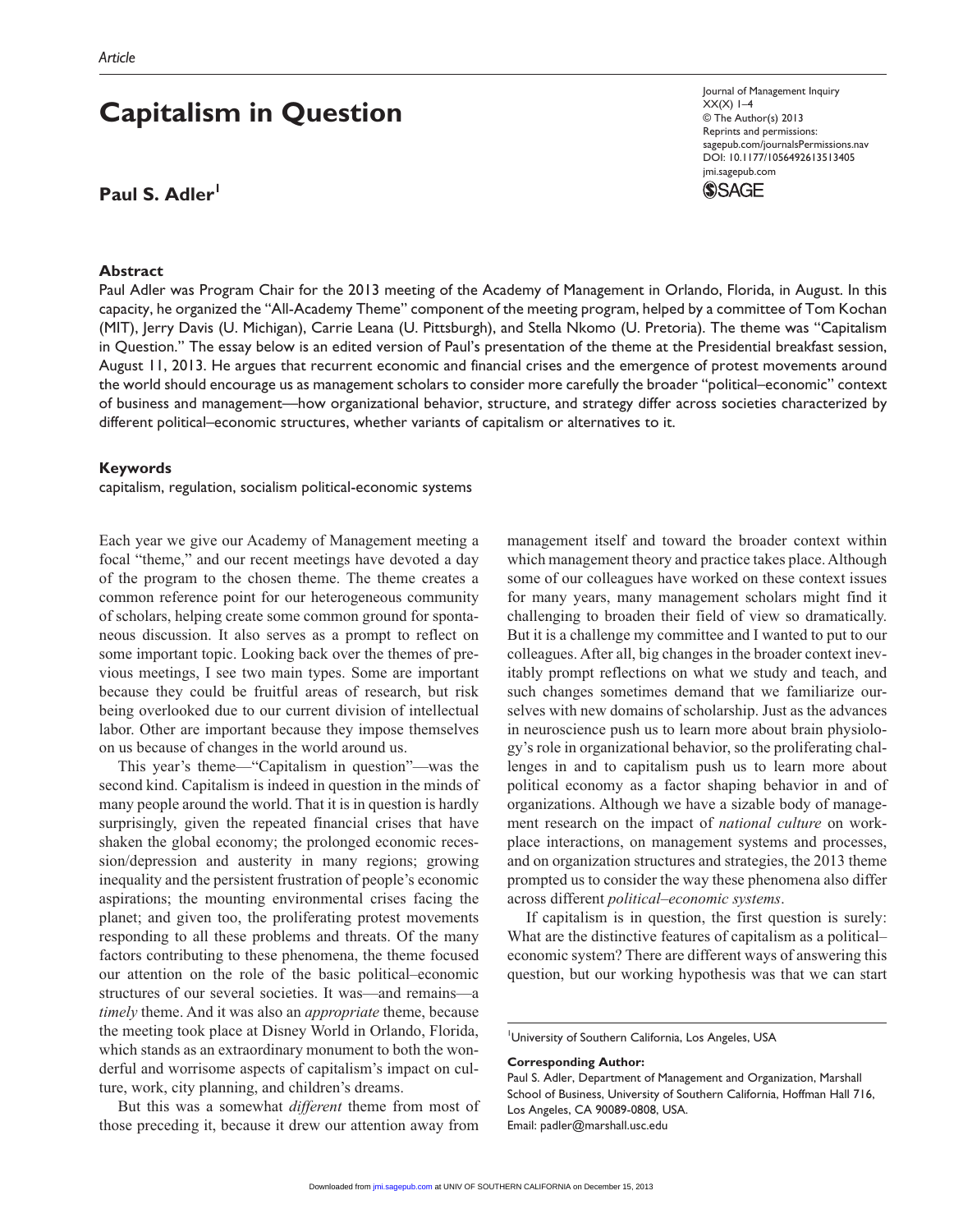with three features of capitalism that differentiate it from systems common in earlier times: (a) market competition among profit-driven firms; (b) wage-based employment under hierarchical control within these firms; and (c) limited government authority over these firms' activities.

These three defining features of capitalism have important benefits—benefits that are especially salient when we compare capitalism with pre-capitalist systems like feudalism. Market competition among profit-maximizing firms creates pressure to innovate; so capitalism is a very dynamic, creative, growth-oriented system. Wage-based employment within these firms means that workers are free to move among employers; so workers are not bound by slavery or vassal relations. And limited government means that those involved enjoy freedom of contract; so we can buy from and sell to whomever we want.

These same features of capitalism come, of course, with downsides in the form of costs and risks. First, while market competition stimulates innovation, markets are not stable: They are instead rather dynamic and even crisis prone, as we have been reminded in recent years. To cite just one indicator, since 2007, some 10 million Americans were evicted from their homes when the housing bubble burst and they were left unable to pay their mortgages. Market competition has several other, well-known downsides. It directs innovation toward the most profitable paths, leaving many fundamental social needs unmet. The market's time horizons for financial returns are far too short to deal with long-run ecological dynamics. Firms under profit pressure have little reason to factor into their decisions positive or negative externalities. Furthermore, given the possibility of economies of scale and scope, and given the likelihood of information asymmetries, market competition often morphs into oligopoly.

Second, although wage-based employment guarantees that people are not tied to *any one* employer, if people lack the resources to start their own businesses, they have no choice but to submit to the authority of *some* employer. There is a huge discrepancy between the experience of domination at work where managers have the right to tell employees what to do and how, and the experience of democratic participation rights in the political sphere. Moreover, capitalism provides no economic mechanism that links income from work and income from profits, and this absence seems to lead to burgeoning inequalities of wealth and income.

Third, although limited government means freedom to contract, it also means that government has only limited ability to mitigate the downsides of market competition and wage-based employment. Limited government means that society cannot exercise its collective will over the direction of economic development; instead, members of society remain hostage to the unplanned vicissitudes of markets and to the harsh consequences of market failures. More fundamentally, although government's authority over economic **Table 1.** Varieties of Capitalism.

|                             | Role of government        |                         |  |
|-----------------------------|---------------------------|-------------------------|--|
|                             | Weaker                    | Stronger                |  |
| Role of community<br>Weaker | Competitive<br>capitalism | Regulated<br>capitalism |  |
| Stronger                    | Ethical capitalism        | Social democracy        |  |

activity is limited, it takes considerable government coercion to create and sustain this system of private property and to deal with conflicts engendered by the resulting inequalities of power and wealth. Finally, it is difficult to avoid the impression that when government's power over firms is so limited, firms' power over government tends to tighten.

Given these downsides of the basic capitalist structure, it is not surprising that some countries have moved away from the canonical free-market form of capitalism, creating other varieties of capitalism. Some of these varieties broaden the objectives of the firm to encompass social and environmental goals, some deepen the participation of employees in management decision making, and some strengthen government's regulatory role. To map the varieties of capitalism created by such reforms, we might array them on two dimensions: (a) the role of government (i.e., whether economic choices are driven more by market forces or by government authority) and (b) the role of community (i.e., whether economic actors are assumed to function in an exclusively selfinterested way or in ways that reflect community norms and obligations of reciprocity). By way of approximate illustration, we might put the United States in the Competitive capitalism cell, France in the Regulated capitalism cell, Sweden in the Social democracy cell, and Germany somewhere between France and Sweden (see Table 1).

Of course, within a given country, there is scope for variation: Some regions, some industries, and some firms display features that might differ from the over-aching country-level system. But country-level factors constrain that variation, through the weight of inherited patterns of property relations, established systems of law and regulation, and shared values and norms. Moreover, there are important constraints on national variation emanating from the supra-national level, such as those we see within the European Economic Community, with the World Trade Organization, and with the power of the international financial markets to discipline countries' policies.

Given the limited success of any of these variants in eliminating the downsides of capitalism without impairing its benefits, debate continues about the desirability of more radical changes aimed at creating alternatives to, rather than variants of, capitalism. This debate has waxed and waned in intensity over time, but the radical impulse has persisted, pushing to replace competition with collaboration, or to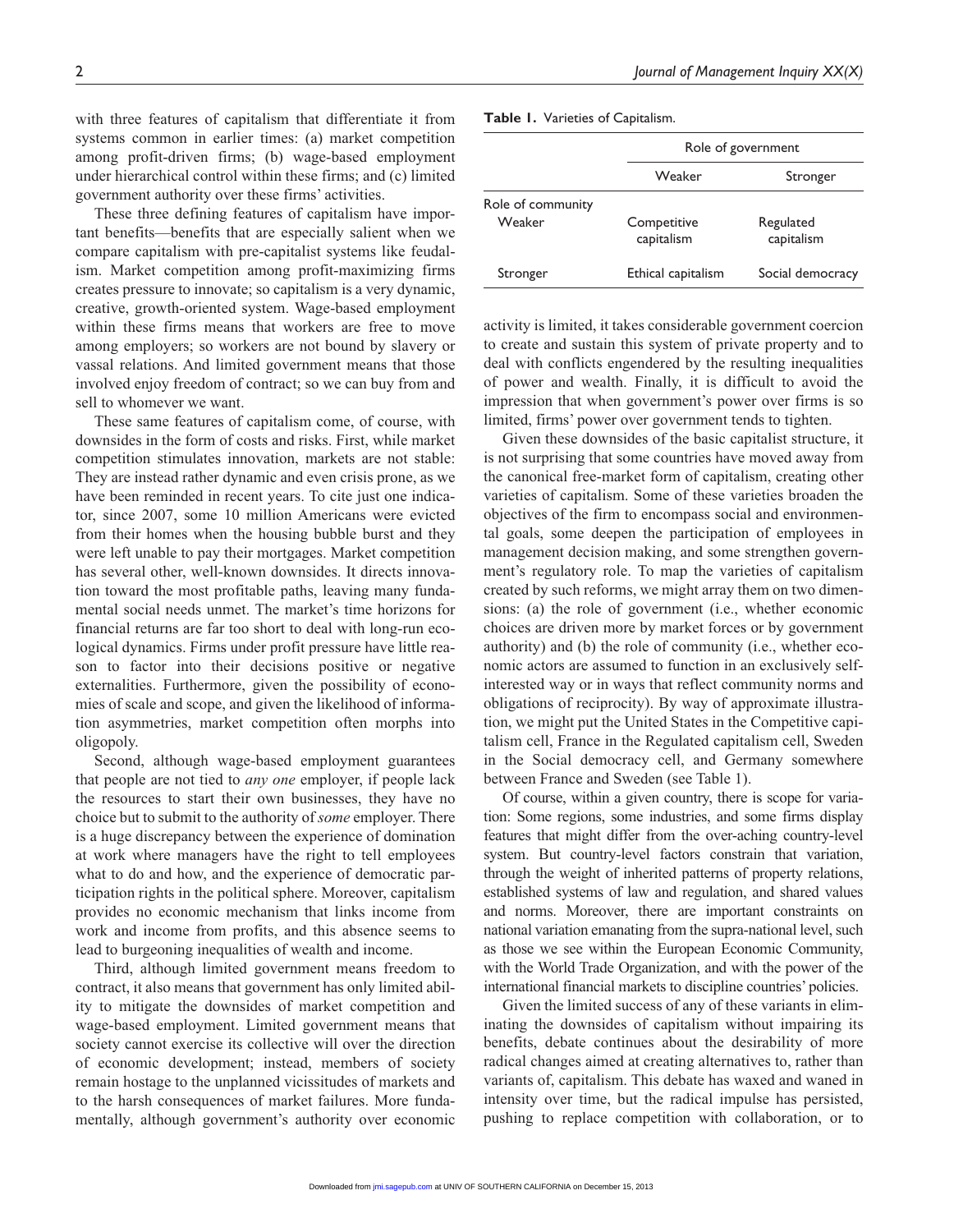| Role of government     |                      |                      |
|------------------------|----------------------|----------------------|
| Weak                   | Medium               | Strong               |
|                        |                      |                      |
| Competitive capitalism | Regulated capitalism | State capitalism     |
| Ethical capitalism     | Social democracy     | State socialism      |
| Cooperative economy    | Market socialism     | Democratic socialism |
|                        |                      |                      |

#### **Table 2.** A Wider Map.

replace wage-based employment with cooperative ownership, or to replace limited government with economic planning. To map this broader debate, Table 2 extends Table 1 in both directions. Looking further afield than the varieties that we see in the advanced Western economies, we see a broader spectrum of systems—which we could illustrate approximately with Mondragon (the federation of cooperatives based in the Basque region of Spain) in the Cooperative economy cell, Singapore in the State capitalism cell, China in the State socialism cell, and the former Yugoslavia in the Market socialism cell: across these systems, we see important differences in the modal forms of organization and in the conditions of work and life.

Each of these variants and alternatives has its proponents but also its critics. Faced with arguments for reform or radical change, we have seen in recent decades a reenergized set of arguments from proponents of free-market, competitive capitalism. They argue that government failures are more likely and more dangerous than market failures; that stronger government, even if it promised faster or more equitable economic growth, would undermine key freedoms; and that stronger community would stifle individual rights.

Our theme therefore draws us into a great debate—one that brings us into closer conversation with our colleagues in the other social sciences, and indeed with our fellow citizens: Is capitalism the "end of history" (as Francis Fukuyama argued), the best, or the least bad, system conceivable? Many argue that history has already rendered its verdict on this question, given the failures of 20th-century communism. On the other hand, it is worth considering the parable offered by Bertold Brecht's poem about the Tailor of Ulm:

#### *Ulm, 1592.*

Said the Tailor to the Bishop: Believe me, I can fly. Watch me while I try. And he stood with things That looked like wings On the great church roof - That is quite absurd A wicked, foolish lie,

For man will never fly, A man is not a bird, Said the Bishop to the Tailor.

Said the People to the Bishop: The Tailor is quite dead, He was a stupid head. His wings are rumpled And he lies all crumpled On the hard church square.

The bells ring out in praise That man is not a bird It was a wicked, foolish lie, Mankind will never fly, Said the Bishop to the People.

(Bertold Brecht, *The New Reasoner*, 3, 1957-58, downloaded from [http://www.amielandmelburn.org.uk/collections/nr/03\\_55.](http://www.amielandmelburn.org.uk/collections/nr/03_55.pdf) [pdf](http://www.amielandmelburn.org.uk/collections/nr/03_55.pdf), accessed Oct 12, 2013)

Brecht, without making his intention explicit, likened the failures of 20th-century communism to the failures of the pioneers of human flight. These pioneers invented primitive flying machines that either never got off the ground or got off the ground only to crash. Many naysayers took this as evidence that people were just not made to fly. But others persisted, and eventually they created workable airplanes. Just as there were strong voices proclaiming that we would never succeed in our efforts to fly, today there are strong voices arguing that it would be futile and even dangerous to try to create a superior alternative to capitalism.

In reality, in assessing the feasibility of these alternative systems, we have little guidance from either natural or social science. Despite—or better, because of—this uncertainty, these intellectual debates and political–economy experiments push us management scholars to consider some stimulating and important research topics. The work on display at the 2013 Academy meeting demonstrates the fruitfulness of this comparative political–economy perspective—pushing us to address new topics, and sometimes to discover new meaning and new urgency in existing topics.

First, at the level of political–economic *systems*, we [have a](http://jmi.sagepub.com/) host of research issues concerning the relative